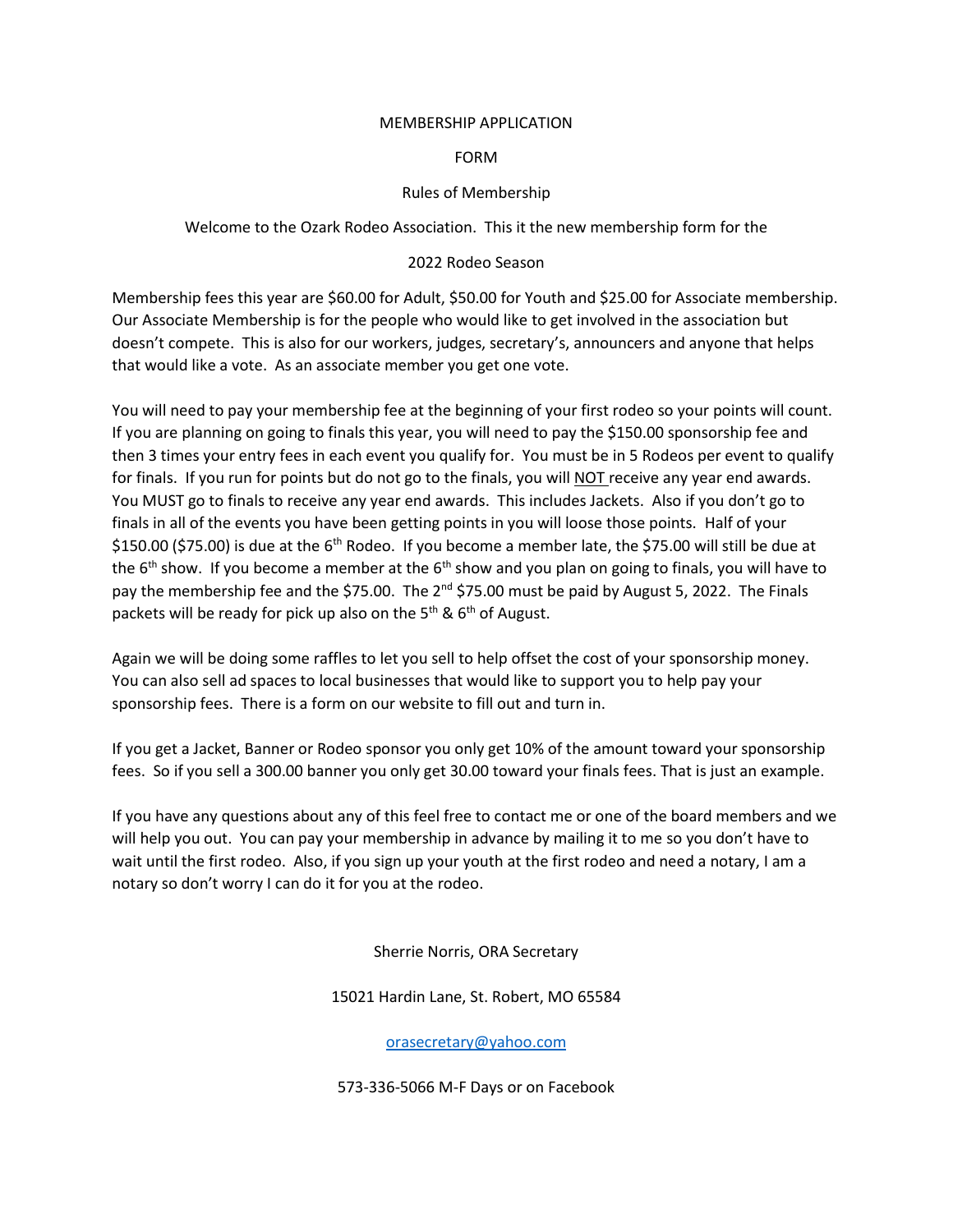## OZARK RODEO ASSOCIATION

2022 MEMBERSHIP APPLICATION CARD #\_\_\_\_\_\_\_\_\_\_\_\_\_\_\_\_

| NAME:                          |                                                                                               |                                                                          |               |                                                                                       |  |
|--------------------------------|-----------------------------------------------------------------------------------------------|--------------------------------------------------------------------------|---------------|---------------------------------------------------------------------------------------|--|
| <b>ADDRESS:</b>                |                                                                                               |                                                                          |               |                                                                                       |  |
| CITY:                          |                                                                                               | STATE:                                                                   | ZIP:          |                                                                                       |  |
| PHONE:                         |                                                                                               | BIRTHDATE: (M/D/YEAR)                                                    |               |                                                                                       |  |
|                                |                                                                                               |                                                                          |               |                                                                                       |  |
| <b>EMAIL:</b>                  | *Email is the way to receive important information along with the website & facebook page     |                                                                          |               |                                                                                       |  |
|                                | TO BE ELIGIBLE FOR FINALS YOU MUST ATTEND AT LEAST 5 RODEOS. IF YOU ATTEND FINALS YOU MUST    |                                                                          |               |                                                                                       |  |
|                                | PAY THE SPONSORSHIP FEE AND ENTRY FEES BY THE DATE PRIOR TO FINALS SET BY THE BOARD OF        |                                                                          |               |                                                                                       |  |
|                                | DIRECTORS. WAVIER MUST BE SIGNED BY ALL APPLICANTS. APPLICANTS UNDER 18 REQUIRE               |                                                                          |               |                                                                                       |  |
|                                |                                                                                               |                                                                          |               | SIGNATURE OF PARENT OR LEGAL GUARDIAN. WE THE UNDERSIGNED HEREBY RELEASE THE ORA, ITS |  |
|                                | OFFICERS, PERSONNEL, ITS STOCK CONTRACTOR AND ARENA OWNERS FROM ANY AND ALL                   |                                                                          |               |                                                                                       |  |
|                                | RESPONSIBILITIES AND LIABILITIES FOR ANY AND ALL INJURIES BY OR THROUGH OUR PARTICIPATION IN  |                                                                          |               |                                                                                       |  |
|                                |                                                                                               | <b>ANY AND ALL RODEO'S.</b>                                              |               |                                                                                       |  |
| DATE:                          | PARENT/LEGAL GUARDIAN:                                                                        |                                                                          |               |                                                                                       |  |
| DATE:                          | CONTESTANT:                                                                                   |                                                                          |               |                                                                                       |  |
| NOTARY PUBLIC:                 | MY COMMISSION EXPIRES:                                                                        |                                                                          |               |                                                                                       |  |
|                                | (ALL YOUTH APPLICATIONS MUST BE NOTARIZED OR SIGNED IN THE PRESENCE OF 2 ORA BOARD            |                                                                          |               |                                                                                       |  |
| <b>MEMBERS OR CONTRACTORS)</b> |                                                                                               |                                                                          |               |                                                                                       |  |
|                                | MEMBERSHIP DUES: _____ \$60.00 ADULT _____ \$50.00 YOUTH ______ \$25.00 PERSONAL OR ASSOCIATE |                                                                          |               |                                                                                       |  |
| <b>MEMBER</b>                  |                                                                                               |                                                                          |               |                                                                                       |  |
| PLEASE CHECK EVENT IN          |                                                                                               | PLEASE CHECK AGE DIVISION                                                |               |                                                                                       |  |
| MUTTON BUSTIN                  |                                                                                               | 9 & UNDER                                                                |               |                                                                                       |  |
| <b>CALF RIDING</b>             |                                                                                               | $10 - 14$                                                                |               |                                                                                       |  |
| <b>STEER RIDING</b>            |                                                                                               | $\frac{15-19}{2}$                                                        |               |                                                                                       |  |
| <b>BULL RIDING</b>             |                                                                                               |                                                                          | ADULT (20-39) |                                                                                       |  |
| SADDLE BRONC/BAREBACK          |                                                                                               | <b>OPEN</b>                                                              |               |                                                                                       |  |
| <b>BARREL RACING</b>           |                                                                                               |                                                                          | OVER 40       |                                                                                       |  |
| POLE BENDING                   |                                                                                               |                                                                          |               |                                                                                       |  |
| ____________________GOAT TYING |                                                                                               |                                                                          |               |                                                                                       |  |
| <b>GOAT UNTYING</b>            |                                                                                               | AGE AS OF JANUARY 1,2022                                                 |               |                                                                                       |  |
| BREAKAWAY ROPING               |                                                                                               | DECLARE WHERE POINTS ARE GOING:                                          |               |                                                                                       |  |
| ____________ CALF ROPING       |                                                                                               | RIBBON ROPING: _______________________                                   |               |                                                                                       |  |
| <b>RIBBON ROPING</b>           |                                                                                               | <b>PLEASE RETURN TO:</b>                                                 |               |                                                                                       |  |
| <b>TEAM ROPING</b>             |                                                                                               |                                                                          |               |                                                                                       |  |
| <b>CHUTE DOGGIN</b>            |                                                                                               | ORA SECRETARY, SHERRIE NORRIS<br>15021 HARDIN LANE, ST. ROBERT, MO 65584 |               |                                                                                       |  |
|                                |                                                                                               |                                                                          |               |                                                                                       |  |
|                                |                                                                                               |                                                                          |               |                                                                                       |  |
|                                |                                                                                               |                                                                          |               |                                                                                       |  |
|                                |                                                                                               |                                                                          |               |                                                                                       |  |